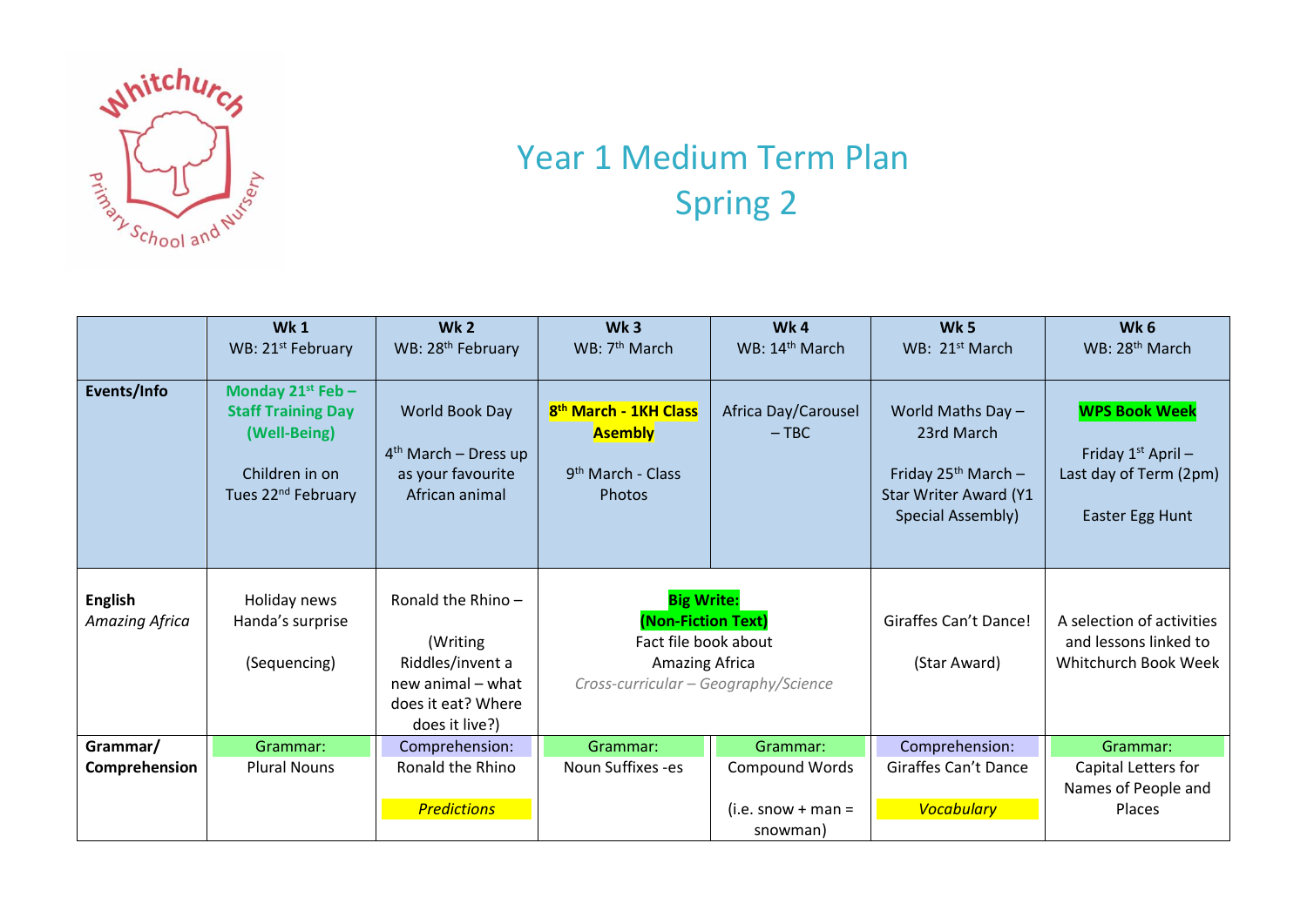|                           |                                        |                                  |                                         |                                 |                                  | <b>Exclamation Marks</b>                       |
|---------------------------|----------------------------------------|----------------------------------|-----------------------------------------|---------------------------------|----------------------------------|------------------------------------------------|
|                           |                                        |                                  |                                         |                                 |                                  |                                                |
|                           |                                        |                                  |                                         |                                 |                                  |                                                |
| <b>Guided Reading</b>     |                                        |                                  |                                         |                                 |                                  |                                                |
| Lilly & The               | Iggy Thinks                            | <b>Pip Predicts</b>              | <b>Rex Retrieves</b>                    | Reading                         | <b>Victor Spots</b>              | <b>Suki Sequences</b>                          |
| Toothfairy                | (Inference)                            | (Predictions)                    | (Retrieval)                             | Assessments                     | (Vocabulary)                     | (Sequencing)                                   |
| <b>Maths</b>              | Half/Quarter:                          | Half/Quarter                     | Add by making 10                        | Capacity & Volume:              | Height & Length:                 | Numbers up to 50:                              |
| <b>White Rose</b>         |                                        |                                  |                                         |                                 |                                  |                                                |
| <b>Number:</b>            | Finding a half a shape<br>(Recap of 2D | Finding a<br>half/quarter of a   | Bridging to 10                          | Introduction to<br>Capacity and | Measure height and<br>length     | Compare/order objects<br>and numbers within 50 |
| <b>Addition &amp;</b>     | shapes/halving)                        | quantity/object                  | i.e. $9 + 5 = 10 + 4$                   | Volume                          | (including non-                  |                                                |
| <b>Subtraction</b>        |                                        |                                  |                                         |                                 | standard units -                 | Place value within 50                          |
| <b>Measurement</b>        | Finding a quarter of a                 |                                  | Counting on from a                      | Measure/Compare                 | cm/m)                            |                                                |
| <b>Multiplication</b>     | shape                                  |                                  | bigger number                           | capacity                        |                                  |                                                |
| & Division                | (relate to time)                       |                                  |                                         |                                 | Word problems<br>relating to H&L |                                                |
| <b>Science</b>            |                                        |                                  |                                         |                                 |                                  |                                                |
| <b>Animals</b>            | <b>Observing Animals</b>               | <b>Comparing Animals</b>         | <b>Animal Diet</b>                      |                                 | The Human Body                   | <b>Senses</b>                                  |
| including                 |                                        |                                  |                                         |                                 |                                  |                                                |
| <b>Humans</b>             | I can identify and                     | I can place animals              | I can identify                          | Africa Day                      | I can name parts of              | I can name the five                            |
| (Animals)                 | name some common<br>animals            | in the fish,<br>amphibian, bird, | herbivores, carnivores<br>and omnivores |                                 | the human body                   | senses                                         |
| Outstanding               |                                        | reptile and mammal               |                                         |                                 |                                  |                                                |
| Science                   |                                        | groups                           |                                         |                                 |                                  |                                                |
|                           |                                        |                                  |                                         |                                 |                                  |                                                |
| <b>Computing</b>          | Listening to audio                     | Planning an audio                | Practising with the                     | Recording sound                 | Recording the story              | Reviewing work                                 |
| <b>Unit 1.5</b><br>We are | books                                  | book                             | microphone/audio<br>recorder            | effects                         | Record and save your             | Look at your books.                            |
| Storytellers              | Listen to an audio                     | Plan your talking                |                                         | Record and save                 | talking book                     | Make them better                               |
| Producing a               | book.                                  | book                             | Use a microphone                        | sound effects                   |                                  |                                                |
| story book                | Think about sound                      |                                  | and audio recorder                      |                                 |                                  |                                                |
|                           | effects                                |                                  |                                         |                                 |                                  |                                                |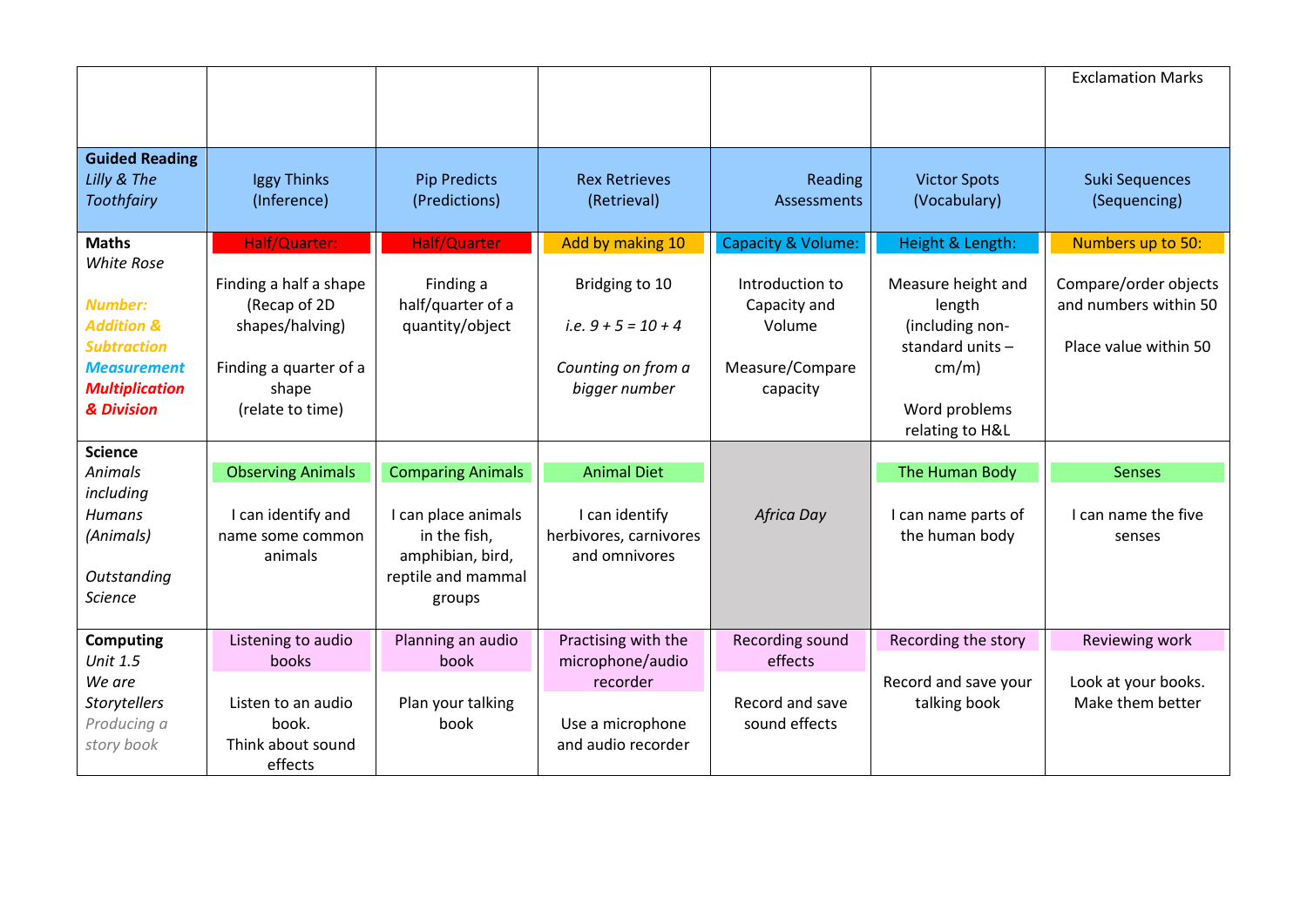|                                                 | To locate Africa on a<br>world<br>map and identify the<br>country of Kenya.                              | To be able to use<br>compass points to<br>navigate around a<br>map.                      | To explore the<br>landscapes of Kenya.<br>Identify different<br>land features of |                                                                                                              | To find out about the<br>people and culture of<br>Kenya.<br>Compare people who                            | To identify similarities<br>and<br>differences between<br>Kenya<br>and the UK                                    |
|-------------------------------------------------|----------------------------------------------------------------------------------------------------------|------------------------------------------------------------------------------------------|----------------------------------------------------------------------------------|--------------------------------------------------------------------------------------------------------------|-----------------------------------------------------------------------------------------------------------|------------------------------------------------------------------------------------------------------------------|
| Geography<br>PlanBee: Let's<br>Go ona Safari    | Identify the location<br>of the UK and Kenya.<br>To explore the                                          | Identify the four<br>points of a compass<br>and find out how we<br>can use them to       | Kenya, such as<br>savannahs, valleys,<br>mountains and<br>beaches, and describe  |                                                                                                              | live in large cities with<br>those<br>who live in more rural<br>areas                                     | Identify ways in which<br>Kenya is similar to or<br>different from the UK.                                       |
| Human and<br><b>Physical Place</b><br>Knowledge | climate and<br>weather of Kenya.<br>Looking at how                                                       | navigate around a<br>map                                                                 | their features.<br>Compare large cities<br>and small villages.                   | Africa Day                                                                                                   |                                                                                                           | Compare areas such as<br>landscapes, towns,<br>villages, food, clothing                                          |
| PlanBee                                         | different places<br>around the world<br>have different<br>climates based on the<br>location of the poles |                                                                                          |                                                                                  |                                                                                                              |                                                                                                           | and<br>lifestyles.                                                                                               |
|                                                 | and the equator.<br><b>Welcoming special</b>                                                             | <b>Welcoming Jesus:</b>                                                                  | <b>Easter Story:</b>                                                             | <b>Weklcoming Jesus</b>                                                                                      | <b>Easter Story:</b>                                                                                      |                                                                                                                  |
|                                                 | people:                                                                                                  |                                                                                          |                                                                                  | into Town/Easter                                                                                             | Resurrection                                                                                              | Easter activities                                                                                                |
| R.E<br>Easter - Palm<br>Sunday                  | What would you do if                                                                                     | Similarities and<br>differences to                                                       | Palm Sunday                                                                      | Story:                                                                                                       | Sequencing story                                                                                          | Easter cards                                                                                                     |
|                                                 | the a member of the<br>Royal Family came to<br>visit?                                                    | royal/celebrity visits<br>and links with other<br>key people from<br>different religions | Drama                                                                            | Activity - Palm<br>Leaves                                                                                    |                                                                                                           |                                                                                                                  |
|                                                 | <b>Being Healthy</b>                                                                                     | <b>Healthy Choices</b>                                                                   | <b>Clean and Healthy</b>                                                         | <b>Medicine safety</b>                                                                                       | <b>Road safety</b>                                                                                        | <b>Happy healthy me</b>                                                                                          |
| PSHE -<br><b>Healthy Me</b><br>(JIGSAW)         | I understand the<br>difference between<br>being<br>healthy and<br>unhealthy, and know<br>some            | I know how to make<br>healthy lifestyle<br>choices                                       | I understand how<br>germs<br>cause disease/illness                               | I understand that<br>medicines can help<br>me<br>if I feel poorly and I<br>know how to use<br>them<br>safely | I know how to keep<br>safe when crossing<br>the road, and about<br>people who can help<br>me to stay safe | I can tell you why I think<br>my body is<br>amazing and can<br>identify some ways to<br>keep it safe and healthy |